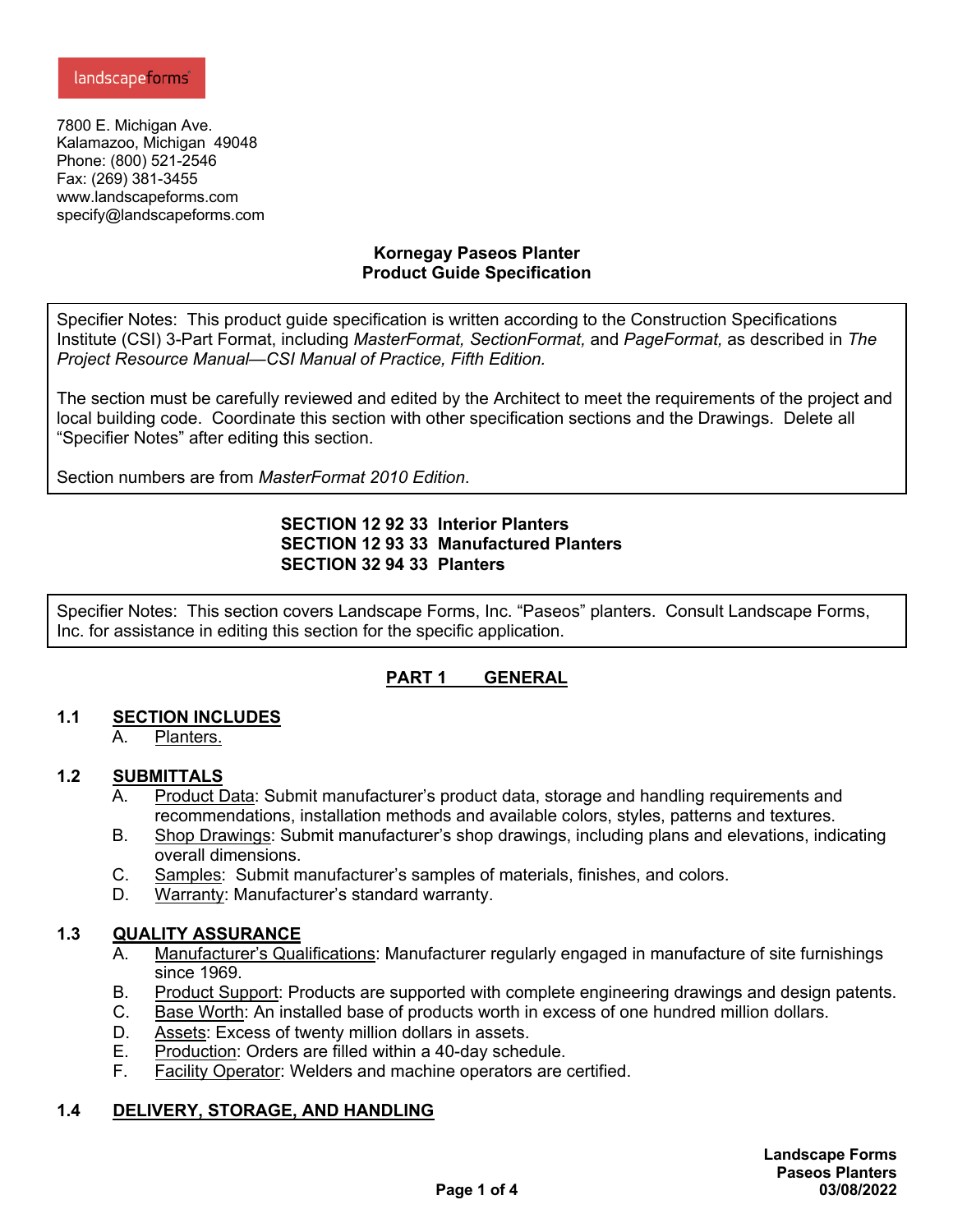- A. Delivery: Deliver materials to site in manufacturer's original, unopened containers and packaging, with labels clearly identifying product name and manufacturer.
- B. Storage: Store materials in clean, dry area in accordance with manufacturer's instructions. Keep materials in manufacturer's original, unopened containers and packaging until installation.
- C. Handling: Protect materials and finish during handling and installation to prevent damage.

# **1.5 WARRANTY**

## A. Warranty Information:

-Products will be free from defects in material and/or workmanship for a period of three years from the date of invoice.

-The warranty does not apply to damage resulting from accident, alteration, misuse, tampering, negligence, or abuse.

- Landscape Forms, Inc. shall, at its option, repair, replace, or refund the purchase price of any items found defective upon inspection by an authorized Landscape Forms service representative.

-Purchasers should be aware that normal use of these high quality products can result in superficial damage affecting the finish. Scratches, nicks, and dents are to be considered normal wear and tear, and are not the responsibility of the manufacturer.

# **PART 2 PRODUCTS**

# **2.1 MANUFACTURER**

A. Landscape Forms, Inc., 7800 E. Michigan Ave, Kalamazoo, Michigan 49048. Phone: (800) 521-2546. Fax (269) 381-3455. Website www.landscapeforms.com E-mail: specify@landscapeforms.com

# **2.2 PLANTERS**

A. "Paseos" Planters

Specifier Notes: Specify size. Planters have one 2-3/8" diameter drain hole in the center of the base.

- B. Style:
	- 1. PS-32: 48" dia x 32"H, 30.7" base. Weighs 1930 lbs. Capacity: 8.85 cu.ft.
	- 2. PS-48: 44" dia x 48.27"H, 18" base. Weighs 2627 lbs. Capacity: 9.79 cu.ft.
	- 3. PS-17: (seat) 27.75" dia x 17"H, 16.8" base. Weighs 625 lbs.
- C. Sealant:
	- 1. No Sealant
	- 2. Alga-chem exterior sealant
	- 3. Bituminous interior sealant
	- 4. BOTH Alga-chem exterior and Bituminous interior sealants
- D. Finish/sandblasting option:
	- 1. Smooth finish (no sandblasting)
	- 2. Medium sandblasting
	- 3. Heavy sandblasting
- E. Drain hole (not available on PS-17):
	- 1. Single 2-3/8" dia drain hole
	- 2. Optional additional drain holes: (indicate size and quantity)
- F. Irrigation hole (not available on PS-17):
	- 1. No irrigation hole
	- 2. Single 1" dia drain hole
	- 3. Custom irrigation hole: (indicate size)
- G. Anchor holes (not available on PS-17):
	- 1. No anchor holes
	- 2. (3) 1" dia holes in tripod pattern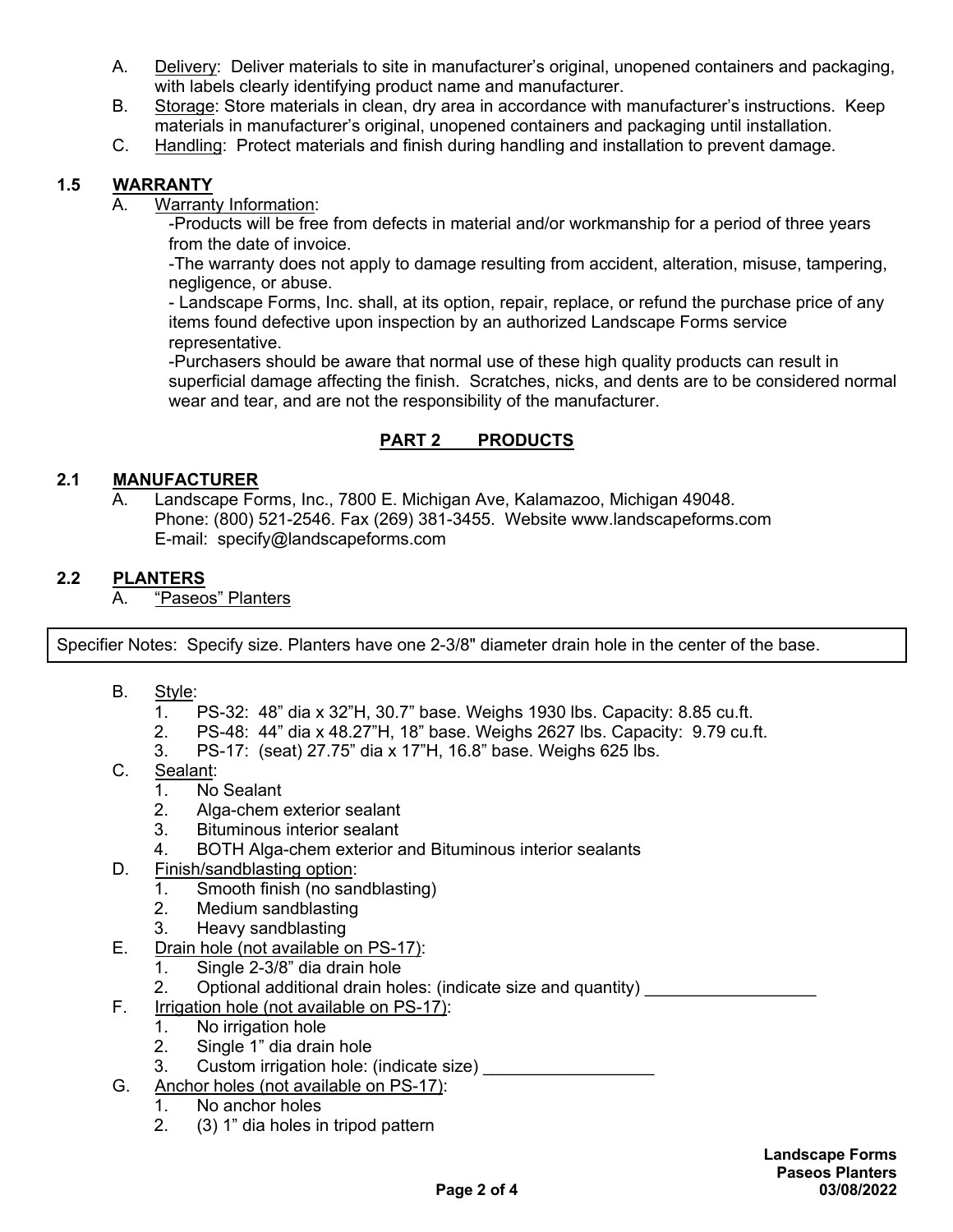3. Custom anchor holes: (indicate size and quantity)

### **2.3 MATERIAL**

- A. Concrete: Manufacturer's proprietary blend of portland cement, sand, aggregate, air entrainment, and color admixture.
	- Use only one brand, type and source of cement for entire Project.
	- Provide integral colored concrete with lightfast (UV and fade resistant) color pigments.
- B. Water: Clean, and drinkable.

### **2.4 RECYCLED CONTENT**

- A. Planter:
	- -Post-Consumer Material Content: Minimum 0 percent.
	- -Pre-Consumer Material Content: Minimum 0 percent.
	- -Recyclable: 100 percent.

#### **2.5 FABRICATION**

- A. Formwork:
	- 1. Fabricate steel forms for close control of dimensions and details.
	- 2. Fabricate forms sufficiently rigid to meet casting tolerances.
	- 3. Coat formwork with form release agent.
- B. Casting:
	- 1. Provide face mix for full unit depth.
	- 2. Fabricate units to required profiles and sizes. Execute work accurately to specified tolerances and free of broken edges. Fabricate edges straight and with clean accurate arises.
	- 3. Ensure exposed edges and ends match finish and texture of face of unit.
- C. Curing:
	- 1. Protect units from exposure to weather until concrete strength is adequate for form removal.
	- 2. Cure units under identical conditions.

#### **2.6 FINISHES**

Specifier Notes: Specify color of concrete planters. Consult Landscape Forms, Inc. for selection of standard colors and availability of custom colors.

A. Color:

### **PART 3 EXECUTION**

#### **3.1 EXAMINATION**

- A. Examine areas to receive planters.
- B. Notify Architect of conditions that would adversely affect installation or subsequent use.
- C. Do not begin installation until unacceptable conditions are corrected.

### **3.2 INSTALLATION**

- A. Install planters in accordance with manufacturer's instructions at locations indicated on the Drawings.
- B. Install planters level and plumb.

#### **3.3 ADJUSTING**

A. Finish Damage: Contact manufacturer for assistance to repair minor damages to finish as approved by Architect.